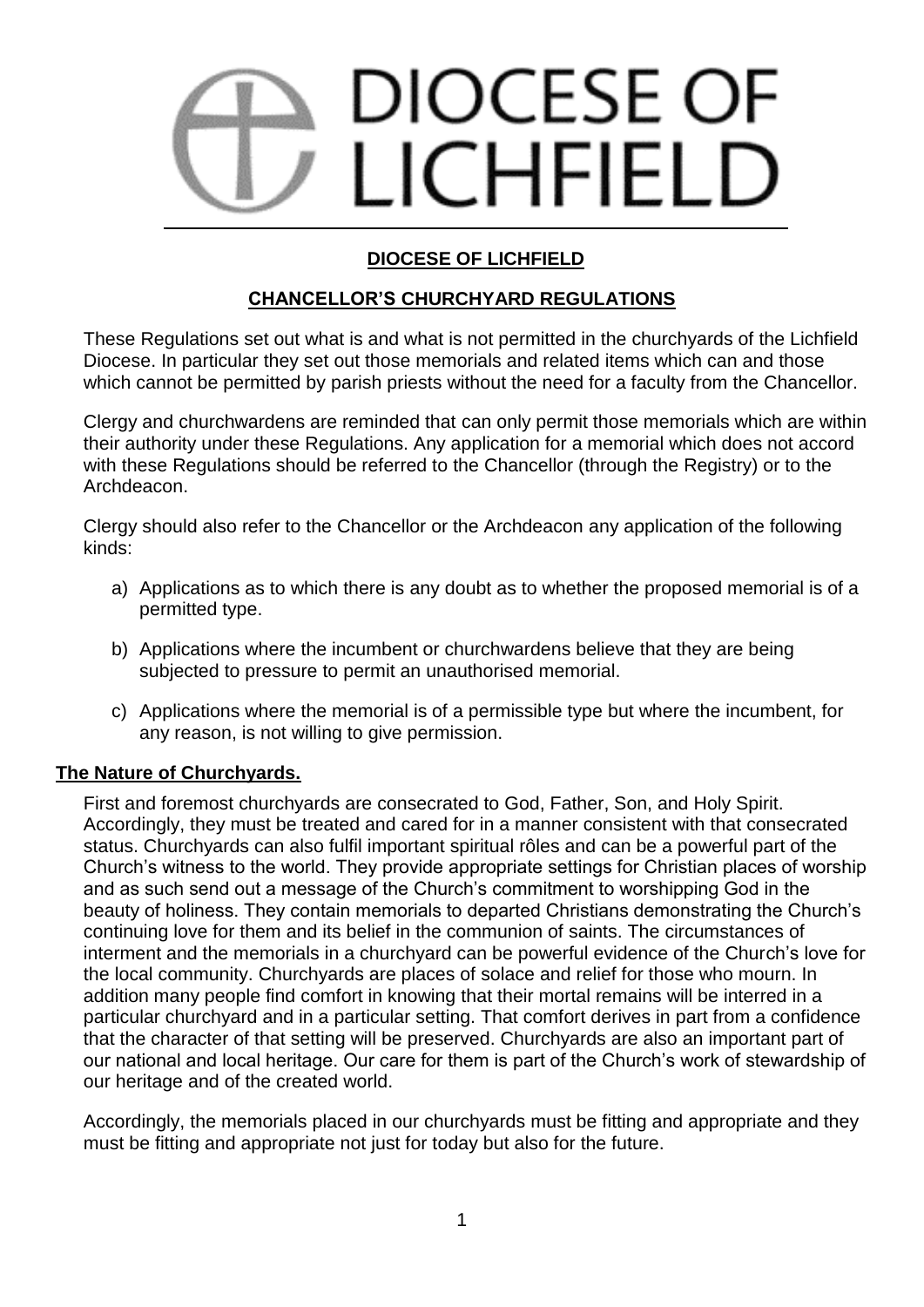### **The Purpose of these Regulations.**

The purpose of these Regulations is to preserve and enhance the quality of our churchyards while minimising the scope for conflict and discord when decisions have to be made as to the form of memorials. The Regulations exist to create fairness, equality and consistency of treatment for all. They seek to promote peace, dignity and good order in churchyards where it is necessary to balance the concerns of the past, present and future and where there will, inevitably, be a spectrum of views about what is appropriate.

These Regulations set out those matters which may and which may not be authorised by a parish incumbent. Any proposed memorial or inscription which is not within the scope of these Regulations requires a faculty granted by the Chancellor. Nothing may be erected or placed in a churchyard without either the written consent of the incumbent or a faculty from the Chancellor. Any person who is found responsible for the unlawful introduction of memorial of any kind into a churchyard is likely to be required by the Chancellor to remove it and to meet the cost of doing so.

These Regulations are intended as a guide for parish priests, churchwardens, Parochial Church Councils, and those considering interment or the erection of a memorial in a churchyard. They are not a comprehensive statement of all the legal provisions governing churchyards. Any person who has doubt as to those legal provisions should consult the Archdeacon or the Registry.

Parish clergy, churchwardens, and Parochial Church Councils are urged to give wide publicity to these Regulations. It is recommended that the document "Guidance to the Bereaved: Burials & Memorials in Churchyards" which provides condensed information about these Regulations be displayed on church noticeboards and that a copy be given to those enquiring about burial in a churchyard.

# **Burial in a Churchyard.**

Many people have a right to be buried in a churchyard and the Church welcomes those who wish to exercise that right. However, even when there is a legal right to burial in churchyard there is no right to a memorial nor to have any particular inscription on a memorial. Those are matters which need separate permission.

The Church seeks to minister with love to the bereaved; to extend to them the Good News of Christ's victory over death; and to provide a fitting resting place for the remains of the departed. However, no one is obliged to bury their departed spouse or relative in consecrated ground. It follows that those who seek to arrange a burial and to erect a memorial in a churchyard will have chosen to do so. When making that choice the family of a departed person need to understand that these Regulations will apply to a burial in a churchyard. It is strongly recommended that when the question of interment in a churchyard is first raised the parish priest explains both the Church's welcome to the bereaved and also the nature of the restrictions imposed on memorials.

Parish clergy and churchwardens should explain that the restrictions imposed by these Regulations are not a matter of their personal choice and that they cannot depart from them. The welcome given to those seeking to arrange a burial in a churchyard should make it clear that a churchyard is not a private place. It is a place where many people have a shared interest in its appearance. Accordingly, the decision as to what is placed in a churchyard cannot be simply a matter of private choice.

The maintenance of memorials is the responsibility of those who erect them and after those persons have died of the heirs of person commemorated. However, the churchyard as a whole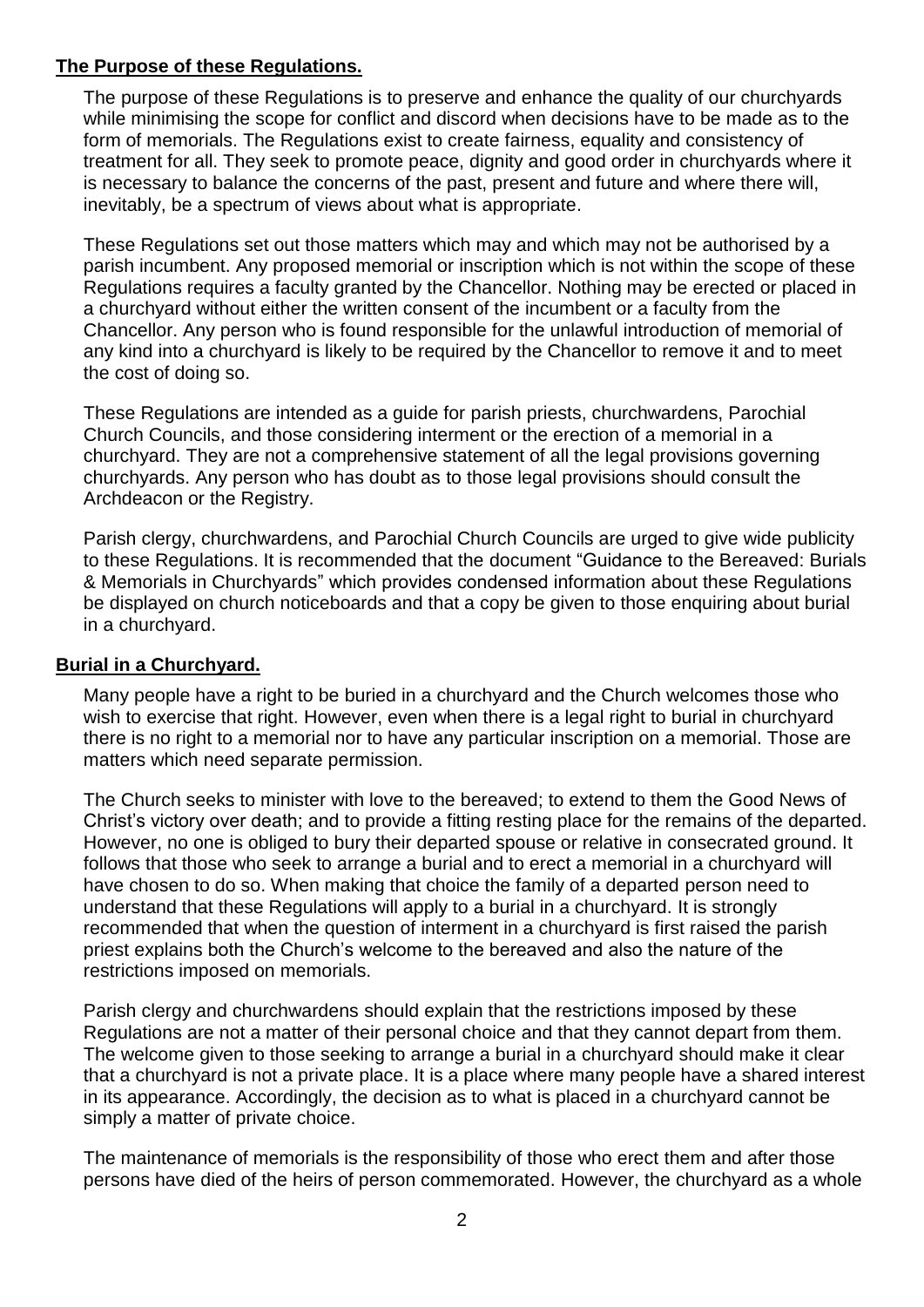also has to be maintained. Often those who seek burial in a churchyard do not appreciate that the expense of such maintenance falls on the local parish. Incumbents should not hesitate to explain this expense to such persons. They should encourage the relatives of those buried in a churchyard to make periodic gifts towards the cost of its upkeep (particularly if they are not contributing to the Church in other ways).

It is important that those making decisions about memorials do so after proper reflection and not when they are most acutely feeling their loss. For that reason no application for a memorial may be made within six months of an interment.

#### **What can be permitted by a Parish Incumbent: The Shape, Fixing, and Material of Memorials.**

An incumbent may permit memorials which are substantially in accordance with the following requirements.

- a) An upright memorial stone within the following dimensions:
	- i) Height: No more than 1220mm (4') nor less than 762mm (2'6").
	- ii) Width: No more than 915mm (3') nor less than 510mm (1'8").
	- iii) Thickness: Thickness no more than 152mm (6") nor less than 76mm (3") except for slate which may be a minimum of 40mm (1½") thick.
- b) In the case of the burial of a child a smaller memorial stone may be permitted but in such a case the stone should be no less than 610mm (2') high, 380mm (1' 3") wide and 51mm (2") thick.
- c) The incumbent may permit memorial stones with any shape or style of top provided that he or she is satisfied that the shape and style of top are appropriate for the churchyard. The incumbent may not permit memorial stones the body of which is of an irregular or unusual shape. In particular those in the shape of hearts, teddy bears, or other objects are not permitted. If the incumbent has any doubt as to the suitability of the shape or style proposed the matter shall be referred to the Archdeacon.
- d) A memorial in the shape of an open book should not normally be permitted. However, the incumbent may authorise a memorial in that shape if, after consultation with the Archdeacon, he or she concludes that the churchyard already contains such a substantial number of such memorials that it would be inappropriate to refuse permission.
- e) The incumbent may not permit a memorial which includes kerbs, railings, or chippings.
- f) The incumbent may not permit any memorial or element of a memorial which involves stone, concrete, metal, glass, plaster, or plastic objects whether in the form of model people, animals, or toys or otherwise.
- g) The incumbent may not permit any object designed to make a noise when moved by the wind.
- h) Stone crosses of similar dimensions to headstones and hardwood crosses may be permitted. A wooden cross is to be no more than 915mm (3') high and the transom is to be of commensurate length.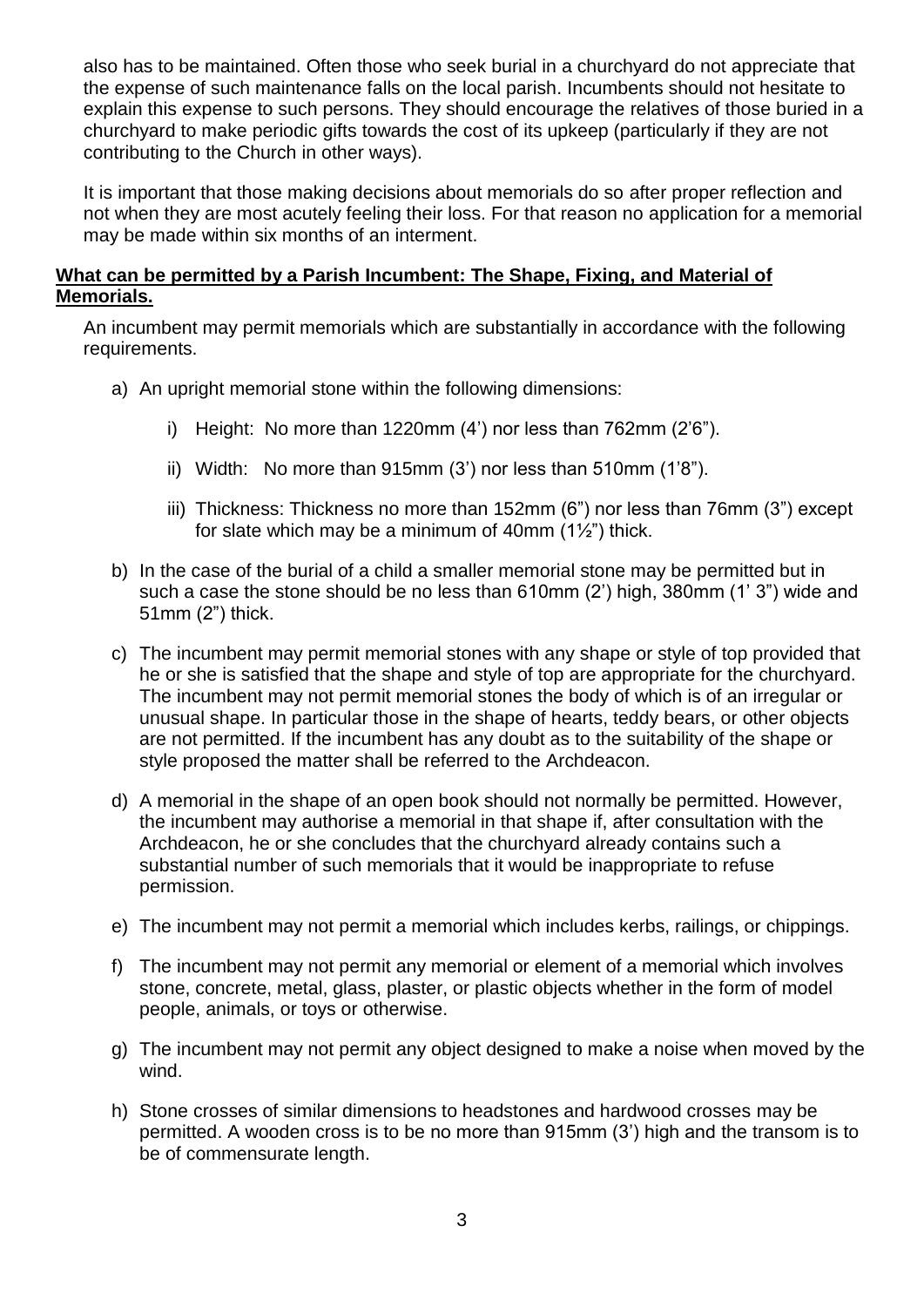- i) A flat memorial stone without kerbs and flush with the ground may be permitted if it is of equivalent dimensions to those set out above save that a length of no more than 1830mm (6') shall be permissible for flat memorial stones.
- j) An upright headstone may stand on a stone base provided that the base is an integral part of the design and does not project beyond the upright stone by more than 101mm (4") in any direction unless a vase hole is included when it may project 180mm (7") in front and 101mm (4") behind the upright stone.
- k) The upright stone or base must be fixed on a foundation slab which is flush with the ground. The slab should extend no more than 152mm (6") nor less than 76mm (3") all round.

The incumbent may permit the inclusion in a memorial of a stone vase which is not less 203mm (8") cube and not more than 304mm (12") cube provided that the same is securely cemented into a sunken slab. The incumbent should consult the Archdeacon if he or she has any doubt as to the suitability of the design or appearance of the vase. Unless the incumbent is satisfied that the proposed vase is of a high quality of design and appearance permission should be refused and an application for a faculty required.

It is important for the safety of those visiting churchyards that memorials are securely and properly fixed. All memorials must be fixed in accordance with BS8415. Incumbents and churchwardens should ensure that any monumental mason fixing a memorial is aware of this requirement. The Parochial Church Council may direct that memorials can only be fixed by a monumental mason in possession of an appropriate professional registration or accreditation. Where a Parochial Church Council intends to impose such a requirement it should consult the Registry as to the applicable registration schemes.

The application form must contain a certificate from the monumental mason to be engaged:

- Stating the proposed method of fixing.
- Confirming that due regard has been had to the nature of the ground and the problem of settlement.
- Certifying that the proposed method of fixing accords with BS8415.
- Stating the registration scheme, if any, with which the monumental mason is registered.

If a memorial is found to have been inadequately fixed the Chancellor is likely to order its removal or refixing and require the person responsible for the inadequate fixing to pay the costs of such work.

Memorials are not to be considered in isolation but in their context as part of the churchyard as whole. Memorials of a different material from the church or from the other memorials in a churchyard can harm the appearance of the churchyard and mar the setting of the church. Accordingly, particular care is to be taken in the choice of the material for memorials.

The starting point is that a memorial should be made of a stone of the colour, type, and texture used in building the church or local buildings or a stone closely similar to those in colour and texture. Schedule 1 lists stones which are likely to be appropriate for use in a churchyard. An incumbent may authorise memorials made of those stones provided he or she believes that the type of stone is appropriate for the churchyard in question. If the incumbent has any doubt as to the suitability of the stone the matter should be referred to the Archdeacon.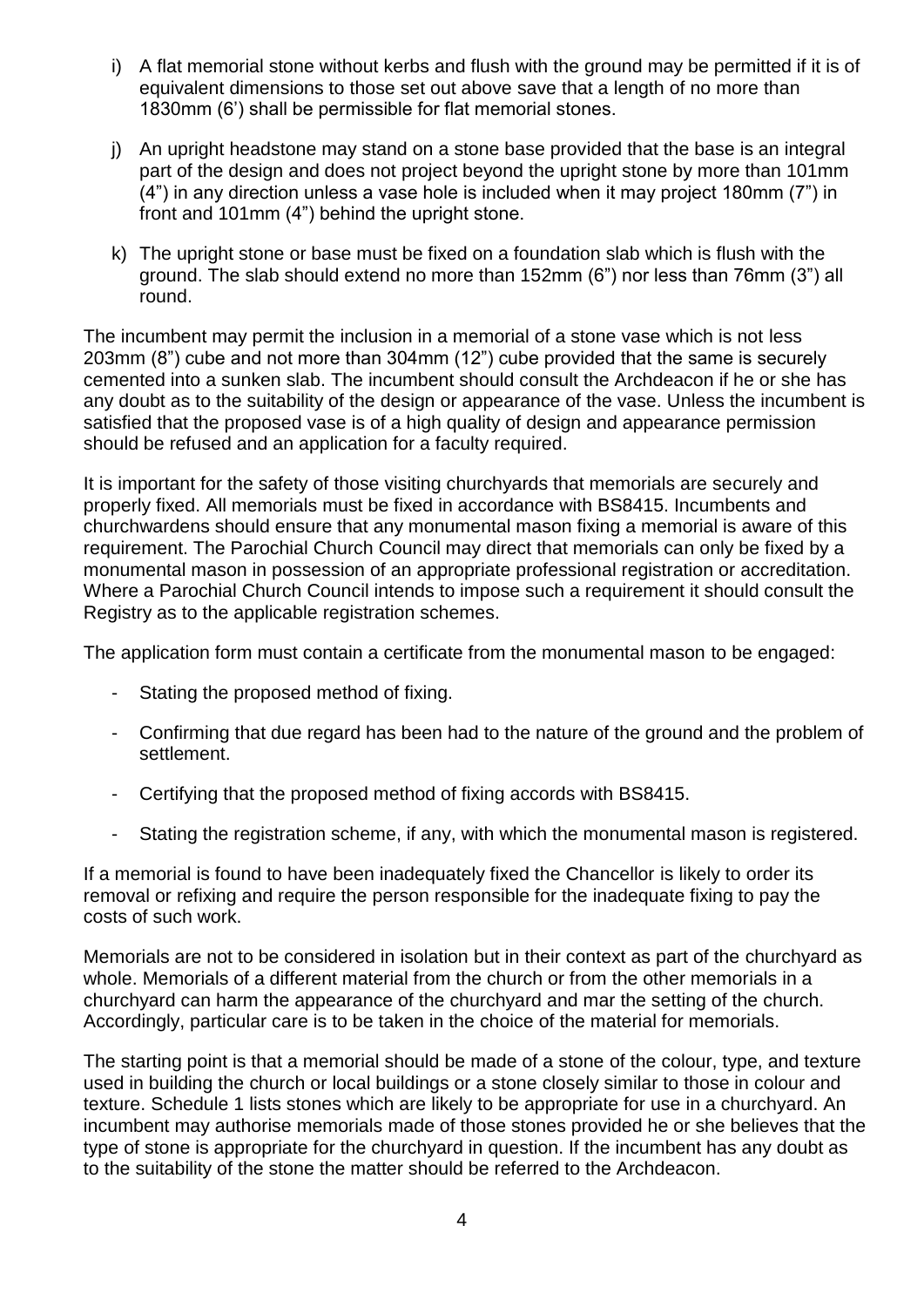Although popular in municipal cemeteries polished granites, marbles, or synthetic stones are not normally appropriate for use in a churchyard. Stone of such type rarely blends well with the church itself and can look out of place amongst other memorials. Memorials made of such material cannot be authorised by an incumbent. Where a churchyard already contains a large number of memorials made from such stone the Parochial Church Council is encouraged to regularise the position by obtaining approval for a Parish Churchyard Policy adopting the procedure set out in Schedule 2.

The presence of a memorial which does not accord with these Regulations does not authorise an incumbent to permit another non-compliant memorial. However, an exceptional course can be taken if there is already a group of at least six memorials of the same material, design, and colour which do not comply with these Regulations and which occupy a clearly defined area or row. In such circumstances the incumbent after consultation with the Archdeacon may (but is not required to) authorise further memorials of the same material, design, and colour to complete that area or row but not to extend beyond that area or row. Before doing so the incumbent should consider with the churchwardens whether to seek approval of a Parish Churchyard Policy.

### **What can be permitted by a Parish Incumbent: Inscriptions and Symbols.**

Particular care must be taken with regard to the inscriptions and symbols on a memorial. The first and key principle is that inscriptions must be consonant with orthodox Christian belief. Not only is this because of the purpose of the churchyard but also because inscriptions convey a message to those who visit churchyards. It is important that the message that such visitors receive is one which proclaims (or at the very least is not inconsistent with) the message of hope and faith being given to them by Christ's Church. In addition it is to be remembered that the memorial will be read not just by those who knew the deceased in question but by those who did not. Indeed, the message conveyed to those who did not know the deceased is in many ways more important than the message being given to those who did know him or her.

Inscriptions are to be incised into the stone or carved in relief. They may also be painted in black or white or in another colour provided that this harmonises or blends in with the underlying stone. Plastic lettering is not permitted nor is the gilding or silvering of lettering.

Inscriptions are to be simple, reverent, and appropriate to a churchyard. They should commemorate accurately the life of the person who has died. They must also be consistent with orthodox Christian belief and should not be confined solely to expressions of personal loss or sorrow.

However, the inscription need not be confined to the name and the dates of birth and death of the person who has died. There does not have to be a characterless uniformity in the inscriptions in a churchyard. Human individuality and diversity – indeed human eccentricity and non-conformity – are gifts from God and are to be celebrated as such. Accordingly, individuality and diversity in churchyard inscriptions reflecting the diversity and different characters of those commemorated are to be encouraged. Very many churchyards are enhanced and their purpose reaffirmed by inscriptions which are varied (and often quirky or eccentric) and which convey something of the character or life of the departed person. The message that we are individuals and are loved by God as individuals with our God-given differences and eccentricities is an important part of the Christian message proclaimed in our church buildings and to which our churchyards should bear witness.

In short individuality, even quirkiness, is to be encouraged in the inscriptions on memorials but what cannot be permitted is anything which can be seen as inconsistent with the Church's message. In addition there is a difference between quirkiness and humour which are to be welcomed on memorials and flippancy and irreverence which would be impermissible.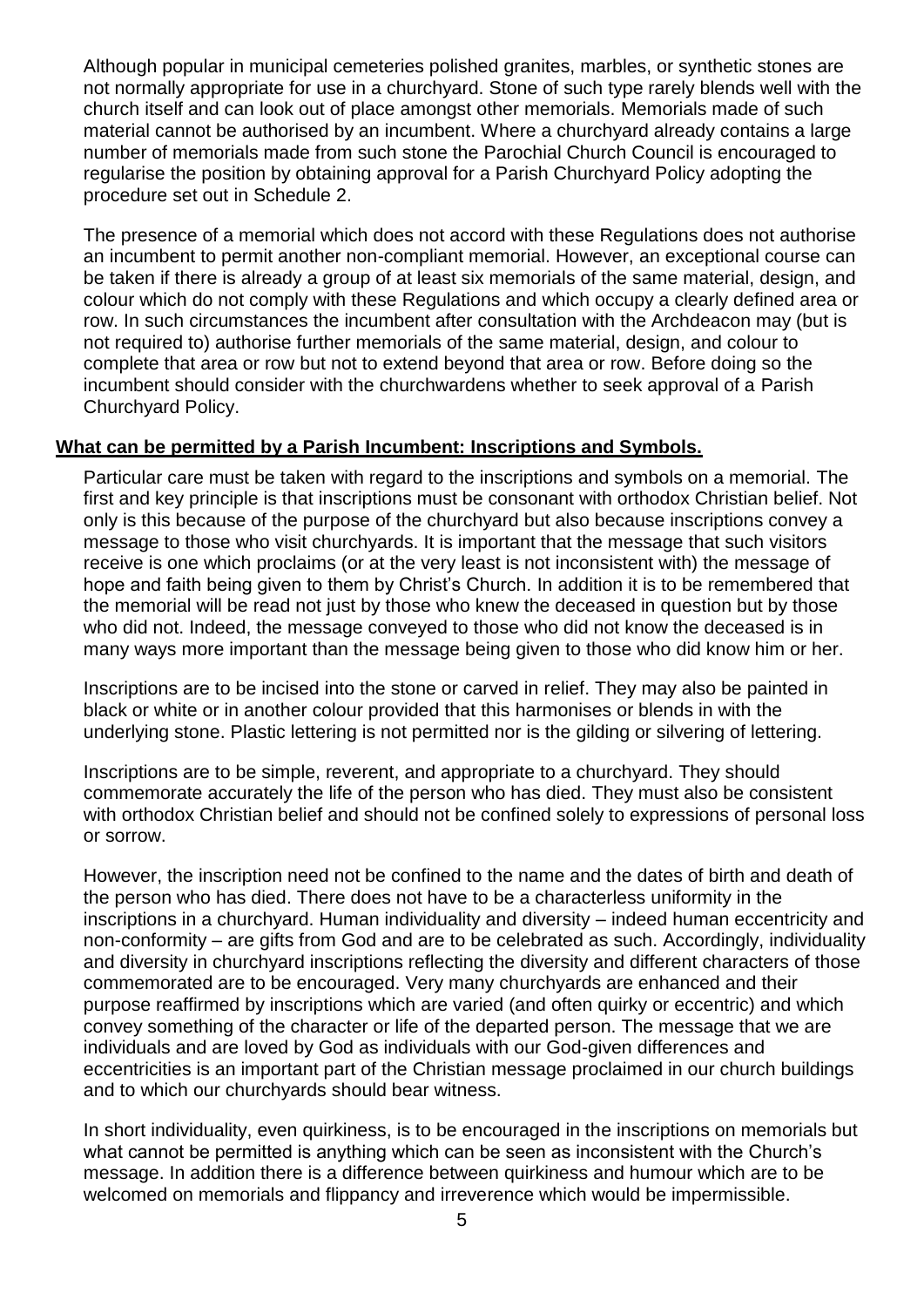Accordingly, the incumbent may exercise considerable latitude as to the wording of inscriptions within the following boundaries. The incumbent may permit an inscription provided that the wording proposed:

- Is accurate.
- Is consistent with orthodox Christian belief. Quotations from Holy Scripture or classical Christian poetry or hymnody are likely to be appropriate while those from the writings of other faiths or from popular culture will not normally be appropriate.
- Is not over-sentimental and is more than an expression of loss no matter how deeply felt.
- Is neither flippant nor irreverent.

The incumbent may not permit an inscription which does not clearly satisfy each of those preconditions. If the incumbent has any doubt as to whether the conditions are satisfied he or she should consult the Archdeacon. If the conditions are not met or if the incumbent is unwilling for any reason to allow the inscription then the inscription can only be permitted if authorised by a faculty.

Care has to be taken in permitting symbols to be included on a memorial. Nonetheless, welldesigned symbols can be visually delightful; can make a positive contribution to the churchyard; and can provide a fitting record of an aspect of the life of person who has died.

The incumbent may permit a plain cross not exceeding 152mm (6") in height or a single floral symbol extending the length of any one side or for no more than 20% of the width of the top of the memorial.

With the agreement of the Archdeacon the incumbent may also permit the inclusion of a single symbol which has a particular relevance to the life of the deceased (such as the symbol of a patron saint, the tool or symbol of a particular trade, occupation, hobby, or pursuit, a regimental badge, professional insignia, or the like). Symbols may express an element of humour and the tradition of symbols in the form of a rebus or visual pun is to be encouraged. Such symbols should be small in size and incised or carved in relief. Where there is any doubt as to the suitability or appropriateness of the symbol or where the incumbent is for any reason unwilling to permit its inclusion the matter should be referred to the Chancellor (through the Registry). Similarly requests to include more than one symbol on a memorial require to be authorised by faculty and cannot be permitted by the incumbent.

Memorials may not bear photographs or portraits (whether ceramic, engraved, or painted) of the deceased. Nor should they bear embossed symbols.

No advertisement or trademark can be placed on the face of a memorial. However, the stonemason's name may be discreetly incised on the side or the reverse of the memorial. The letters of such an inscription are not to exceed 13mm (½") in height.

An incumbent may permit additional inscriptions to be added to an existing memorial provided that the additional inscription is itself in acceptable terms.

The incumbent may not permit to be placed on a memorial any inscription or symbol which takes the form of a QR (Quick Response) code or any other item which permits access to a website or other remote electronic site.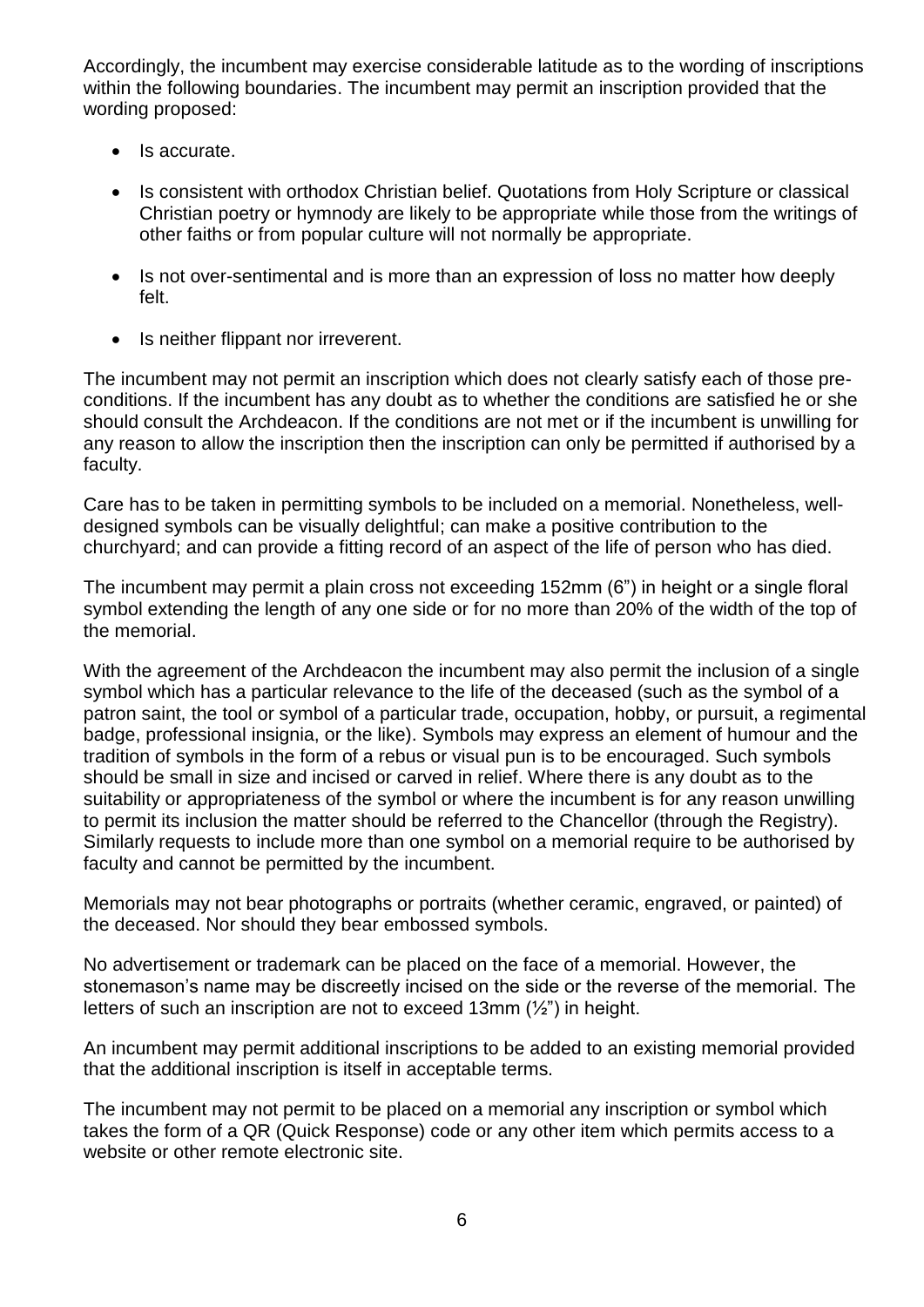#### **What a Parish Incumbent cannot permit.**

The incumbent may not permit a memorial which does not fully comply with the foregoing Regulations. If an incumbent has any doubt as to whether a proposed memorial complies with the Regulations or for any reason is unwilling to authorise a proposed memorial he or she should decline to authorise the same. In those circumstances the persons seeking to install the memorial in question will have to apply for a faculty from the Chancellor.

The incumbent may not permit a memorial to be installed unless there is an interval of at least six months between the date of interment and the making of the application for the memorial.

## **How to apply to a Parish Incumbent for Permission.**

Applications should be made to the parish priest on the official diocesan application form and the information required on that form should be provided in full. No order for a memorial should be placed before the applicant has obtained either the incumbent's written consent on the official form or a faculty.

The application form can be obtained from parish priests and will also be downloadable from the diocesan website. Those considering seeking permission for a memorial are strongly recommended to consult the relevant parish priest before engaging in discussions with a monumental mason. Parish priests should not be influenced in their application of these Regulations by any arrangements made with monumental masons before they have been consulted.

# **Applications for Permission to erect Memorials which do not comply with the Regulations.**

These Regulations are intended to ensure the application of a consistent approach which is fair to all. A proposed memorial which does not accord with the Regulations can only be authorised by the grant of a faculty. Those seeking permission for a memorial falling outside the Regulations will need to establish that there is a good case for departing from the Regulations in the particular case.

Nonetheless, it is not the purpose of the Regulations to suppress quality or individuality in favour of an unthinking uniformity. Churchyards can be enriched by memorials which are outside the norm whether their difference from the norm is in appearance, material, or design. Memorials which display individuality are to be encouraged. They can demonstrate thought and imagination and can contribute to and enhance the appearance of a churchyard. The Church welcomes such proposals and the Chancellor urges clergy and churchwardens to draw the attention of the bereaved to the possibility of individually designed memorials.

It is particularly important in such instances that the memorial is well designed and is of the highest quality. It is for that reason that memorials of unusual design can only be permitted after a faculty has been granted. Those considering applying for such a memorial should consult the incumbent at an early stage. If necessary guidance can then be obtained from the Archdeacon or the Registry as to the procedure to be adopted.

# **Parish Churchyard Policies.**

There are a number of churchyards in which it has become the practice to erect memorials which do not comply with these Regulations. In such cases and in order to ensure appropriate regulation for the future the Parochial Church Council is encouraged to adopt and to seek approval for a Parish Churchyard Policy.

The procedure for drawing up and seeking approval for such a policy is set out in Schedule 2.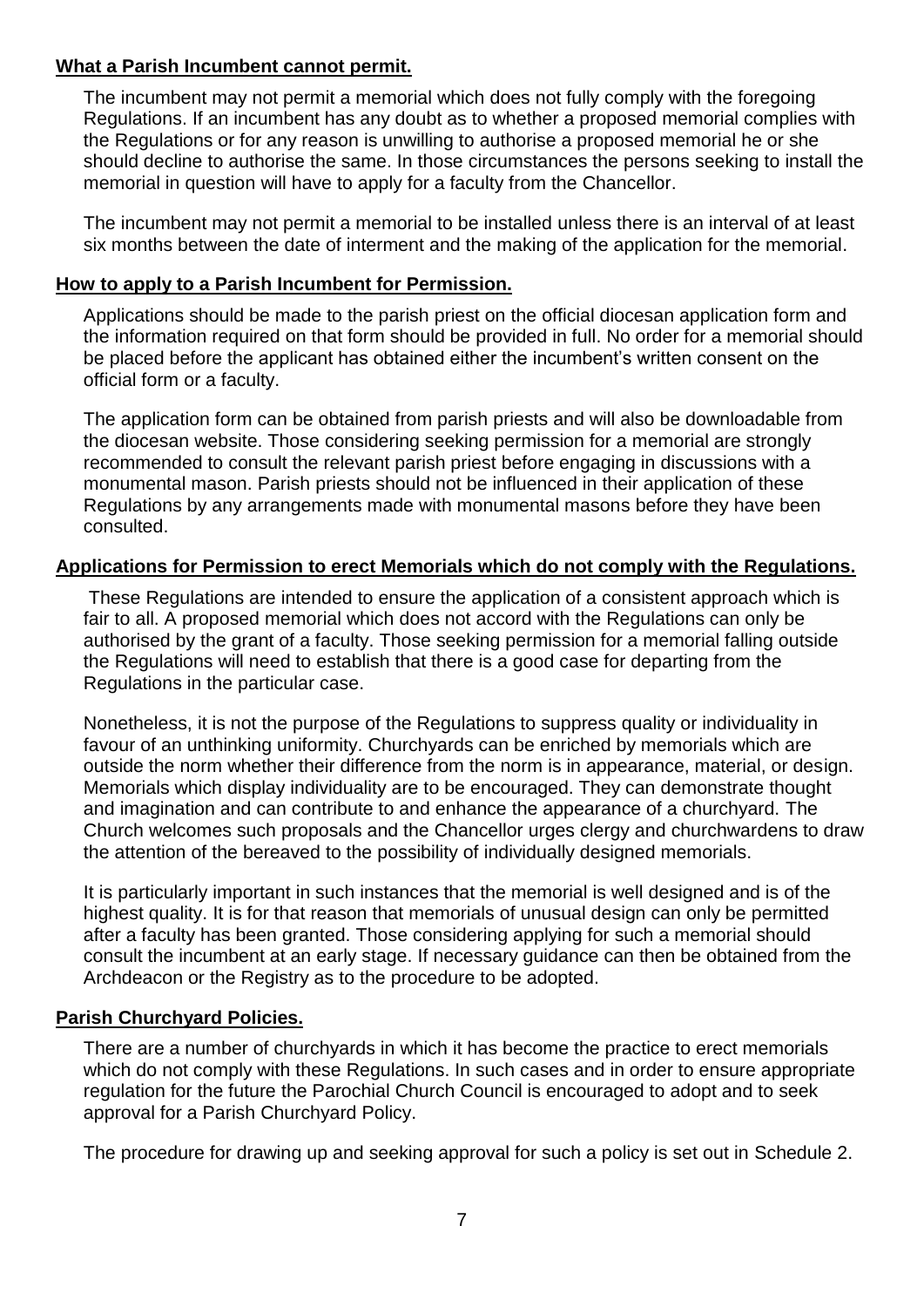Where such a policy has been approved by the Chancellor it will operate instead of these Regulations. It will only be in the most exceptional of cases that the Chancellor will, by faculty, permit a memorial or other item which contravenes a Parish Churchyard Policy.

All Parish Churchyard Policies (or equivalent schedules or parish regulations) which have been approved at the date of these Regulations shall remain in force.

Where a Parish Churchyard Policy (or an earlier equivalent policy) is in force the Parochial Church Council should review the same to ensure that it continues to meet the circumstances of the churchyard in question. Such reviews should take place at intervals of no more than five years from the date of the approval of the policy (in the case of policies approved after the date of these Regulations) or from the date of these Regulations (in the case of policies in force at that date).

#### **Areas for the Burial of Cremated Remains.**

A faculty is always needed for the creation or extension of an Area of the Burial of Cremated Remains ("ABCR") or Garden of Remembrance.

When there is an existing ABCR at the date when these Regulations come into force its operation will continue to be governed by the terms of the faculty which authorised its creation.

Each application for a faculty for the creation of a new ABCR or for an extension to an existing one will be considered on its merits and different arrangements may be appropriate in different places.

The overriding requirement is that a proposal for the creation of an ABCR must be the product of careful and prayerful thought and consideration. The ABCR is likely to provide the resting place for the remains of many parishioners and to have a significant impact on the appearance of churchyard. Accordingly, considerable care is needed to ensure that the layout and design are of the highest possible standard. A proposal which does not demonstrate that such care has been taken will inevitably be unacceptable. Where a Parochial Church Council is considering the creation of an ABCR it should consult the Archdeacon and the Diocesan Advisory Committee at an early stage.

Although each ABCR will be different in its appearance and design a distinction is to be drawn in general terms between those containing individual memorials to the departed at the points of interment and those where the points of interment are unmarked but where there is either a collective memorial or a series of individual memorials on a wall or some other point unrelated to the individual interments.

There are a number of powerful considerations which militate against the positioning of individual memorials at the points of interment.

- a) First, such memorials can operate as a substantial restriction on the capacity of an ABCR. The placing of a memorial in the form of a plaque covering part of the surface of an ABCR precludes the reuse of the area under that surface and, such memorials being of materials which will last for very many years, can preclude that reuse for a long period. There is accordingly a risk of there being "once and once only" use of each part of the land in an ABCR restricting the area available for the interment of the remains in the future. Alternatively distress can be caused when reuse of the site requires the removal and repositioning of the memorials.
- b) A related factor is the risk of creating a paved area whose appearance will detract from the setting of a churchyard. This risk is present in ABCRs to a greater extent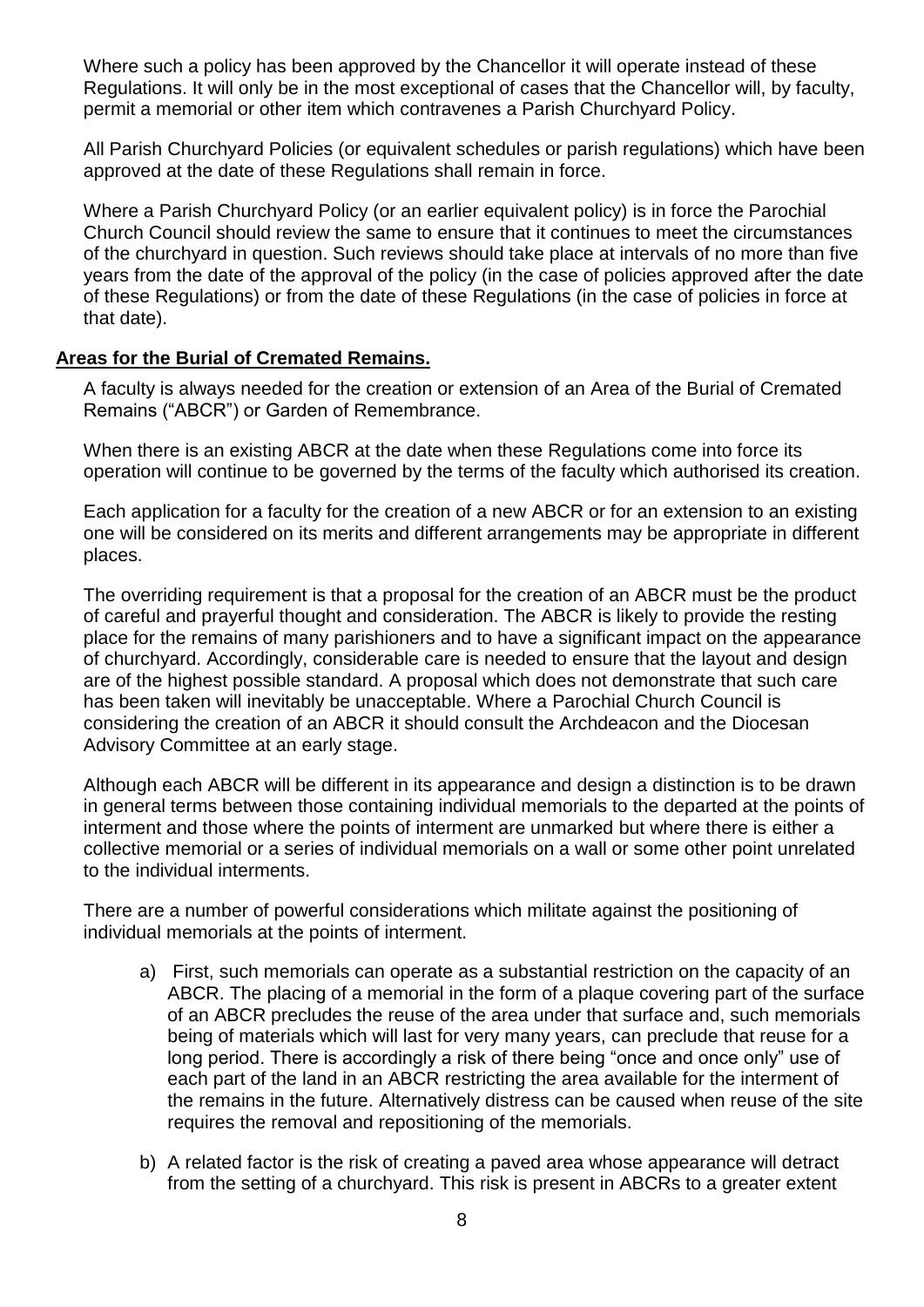than with interments in traditional graves because of the closer spacing of interments in ABCRs.

- c) A well-designed general memorial to all interred in an ABCR can be of high artistic quality above and beyond that possible in small individual memorials. As such it can enable bereaved relatives to be assured that there is a proper and fitting tribute to the departed and can provide a focus for personal grief.
- d) In addition there are theological and pastoral considerations. The Christian understanding of interment is that it is an act involving the seemly disposal of mortal remains and the committing once and for all time the deceased into the care of God. Although views can differ on the approach to be taken there is very considerable force in the view that the pastoral needs of the bereaved are best met by bringing about an understanding and acceptance of that belief and that this is assisted by a collective memorial.

It is nonetheless important that those who are bereaved are enabled to have a focus for their memories of the departed. A well-designed ABCR should seek to provide such a focus. If there is a collective memorial and no individual memorials at the sites of interment then it will normally be appropriate to record the names of those interred at some point in the ABCR. There are a number of different ways in which this can be done so as to provide an appropriate record without the need for serried ranks of individual memorials. The Archdeacon and the Diocesan Advisory Committee can provide examples of these different possibilities. The recording of those names in a Book of Remembrance retained in the church building while an appropriate measure is unlikely, of itself, to be a sufficient record of the departed.

For these reasons the normal approach of the Chancellor when considering the grant of a faculty for the creation of a new ABCR or the extension of an existing one will be to refuse permission for the creation of an ABCR consisting of a series of individual memorials at the points of interment. The normal approach will be to require the points of interment to be unmarked and for a single collective memorial or if there are to be individual memorials for these to be placed on a wall or equivalent structure (which could be the collective memorial itself).

In particular and exceptional circumstances it may be appropriate to authorise the creation of an ABCR in which there are individual memorials at the points of interment. However, that will be exceptional. Where a Parochial Church Council wishes to obtain permission for such an ABCR it will have to demonstrate good reasons why the normal approach should not apply. In particular it will have to show that proper consideration has been given to the factors set out above and to show that there are special reasons present which outweigh the disadvantages inherent in the use of individual memorials at the point of interment. Where permission is sought for this exceptional course it will also be necessary to demonstrate that the design and layout of the proposed ABCR is of the highest quality.

It is the normal practice of the Consistory Court to permit the reuse of an ABCR for further interments after an appropriate period of time. Those seeking to inter cremated remains in such an area should be made aware of this.

#### **The Interment of Cremated Remains.**

The well-established practice of burying cremated remains in or immediately adjacent to an existing family grave is to be encouraged. The incumbent may permit additional inscriptions to be added to memorials on such graves so as to record the further interment provided the proposed inscription otherwise accords with these Regulations.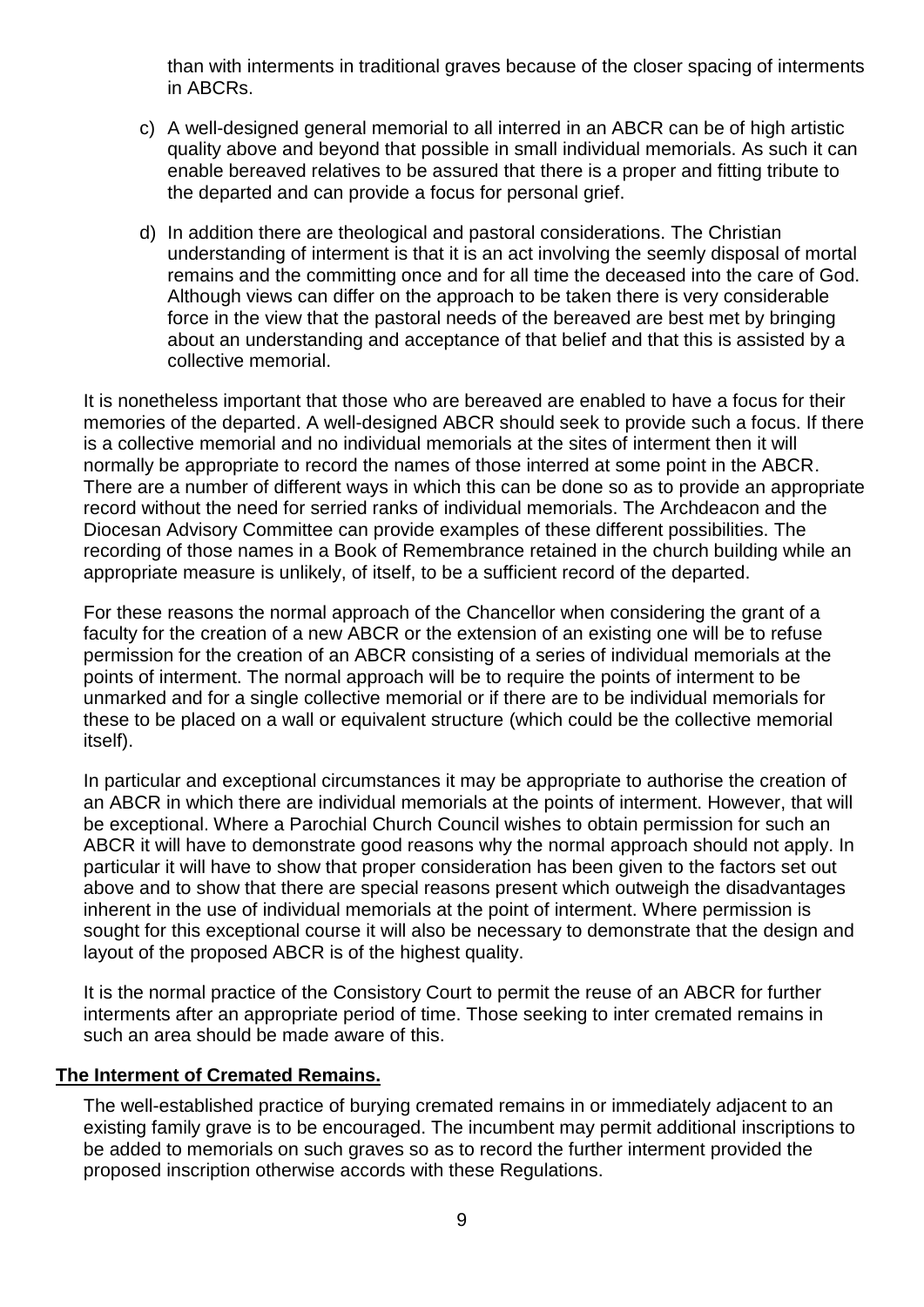Cremated remains must not be scattered or strewn in a churchyard.

Cremated remains are to be interred by being poured directly into the ground at a point not less than 101mm (4") below the surface.

If desired the pouring of cremated remains may take the form of placing a casket in the ground and opening the base of the casket to allow the remains to flow out provided that the casket is then removed. If thought appropriate the opening of the base and removal of the casket can take place after the departure of the bereaved from the graveside (provided that they have been told in advance that this will be done).

In exceptional circumstances the incumbent may on pastoral grounds permit the interment of cremated remains in a casket. However, this course should be genuinely exceptional. It should only be undertaken after the incumbent has sought to dissuade the bereaved from such an arrangement and after consultation with the Archdeacon. In such cases the casket must be unlined and must be made of cardboard or some equivalent material which is rapidly biodegradable. The interment of cremated remains in a hardwood casket is not to be permitted.

### **Coffins and Caskets.**

The material used for coffins must be biodegradable. Incumbents are urged to encourage the use of coffins made of wool, wicker, or cardboard (suitably lined) as part of the Church's stewardship of the created world.

The interment of a coffin which is made of metal or of any other material which is not readily biodegradable is not permitted other than by faculty granted by the Chancellor. It is only in the most exceptional circumstances that such a faculty will be granted.

Coffins are to be of size such as to fit into a standard sized gravespace. The interment of a coffin requiring more than one standard gravespace is not permitted other than by faculty granted by the Chancellor. American style caskets are not permitted.

#### **Flowers and other Items.**

Incumbents are to discourage the provision of receptacles for flowers set within memorial tablets. However, if an incumbent believes that such provision is justified on pastoral grounds he or she may permit the inclusion of the same in a memorial.

Artificial flowers are not permitted and should be removed from any memorials on which they are laid. By way of exception to this prohibition the placing of wreaths and poppies is permissible in the periods of and leading up to Remembrance Day, Christmas, and Easter and on the anniversaries of death or marriage. Such items are to be removed not more than one month after those occasions. If the items are not removed by those who placed them on the memorials within that period they should be removed by the churchwardens or a person authorised by them.

No balloons or other portable items are to be left on a grave save that such items may be left in position for the period of one calendar month after interment. If the items are not then removed by those who placed them on the grave they should be removed by the churchwardens or a person authorised by them.

Cut flowers placed on graves quickly wither and become unsightly. The bereaved should be encouraged instead to have flowers placed in church on the anniversary of death or other appropriate occasions.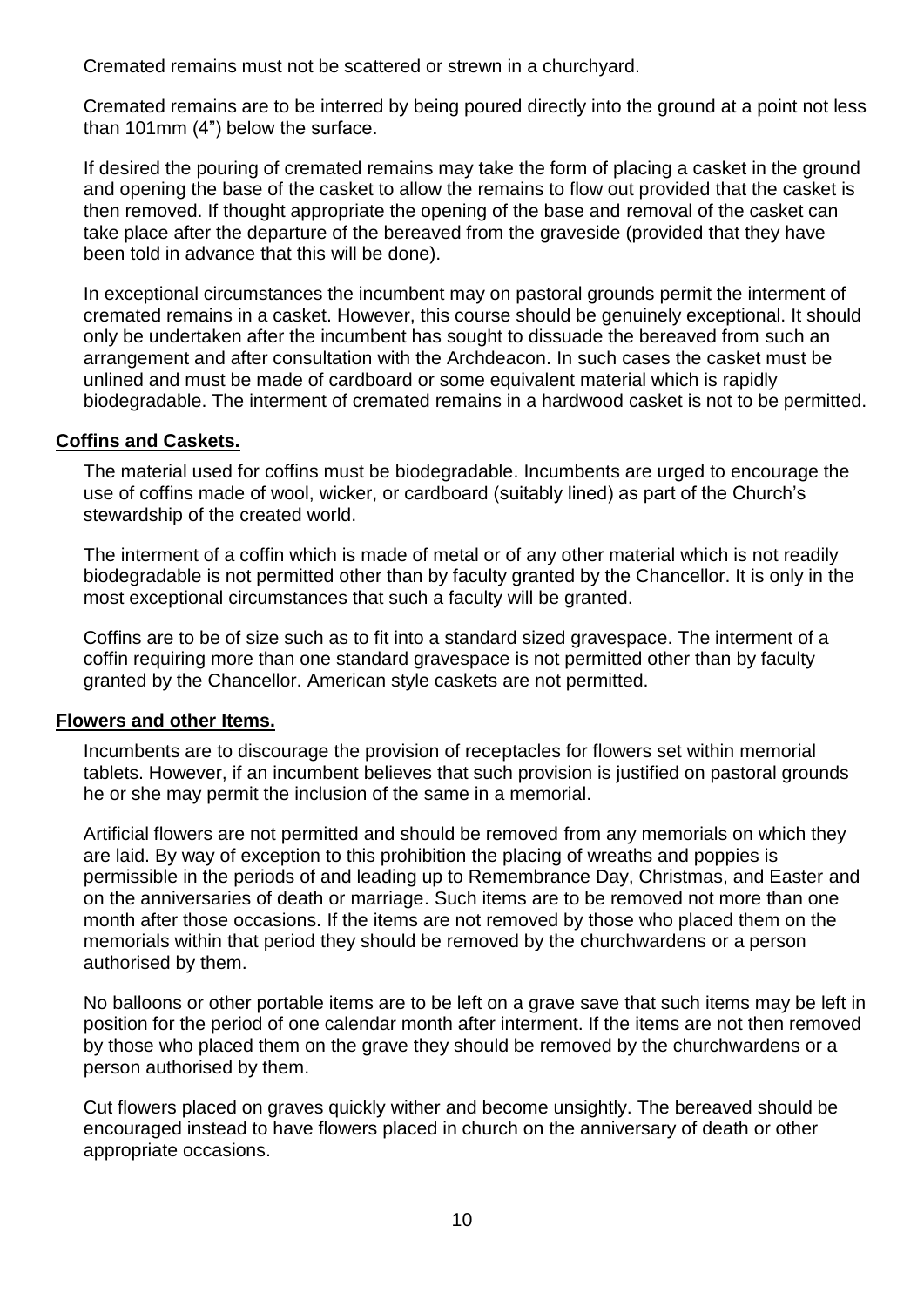#### **The Reservation of a Gravespace.**

No gravespace may be reserved without a faculty. Details of the procedure for applying for the reservation of a gravespace can be obtained from the Registry.

When a gravespace has been reserved it is important that a proper record is kept of its location and of the fact of reservation. The reserved plot should be recorded on a plan of churchyard. It should also be suitably marked on the ground by a marker which is sufficiently visible and durable to ensure that the reservation is readily noticed.

In churchyards where gravespaces have been reserved the incumbent and the Parochial Church Council should decide upon a suitable standard form of marker for the reserved spaces. On the grant of a faculty reserving a gravespace the petitioner and the incumbent will normally be required to agree upon the form of marker to be used. In a churchyard where a standard form of marker has been agreed upon by the incumbent and the Parochial Church Council that form should be adopted unless the petitioner can establish, on application to the Chancellor, that exceptional circumstances exist justifying the use of a different form of marker.

It is open to a Parochial Church Council to adopt a policy stating that it does not support the reservation of gravespaces in its churchyard. Such a policy is not binding on the Chancellor and an application seeking a faculty to reserve a gravespace in such a churchyard will be decided on its merits. However, very considerable weight will be given to such a policy and the applicant for a faculty will have to show exceptional circumstances to justify a departure from such a policy.

In parishes where such a policy has already been adopted at the date when these Regulations come into effect the policy shall remain in force unless and until it is reviewed by the Parochial Church Council.

If a Parochial Church Council wishes to adopt such a policy in future its proposal to that effect shall be submitted to the Chancellor (and can be included in an application for approval of a Parish Churchyard Policy). In seeking approval for such a policy the Parochial Church Council should set out the number of available spaces in the churchyard; the recent average annual number of interments; and the Parochial Church Council's reasons for wishing to preclude the reservation of gravespaces.

STEPHEN EYRE **CHANCELLOR** All Souls' Day 2013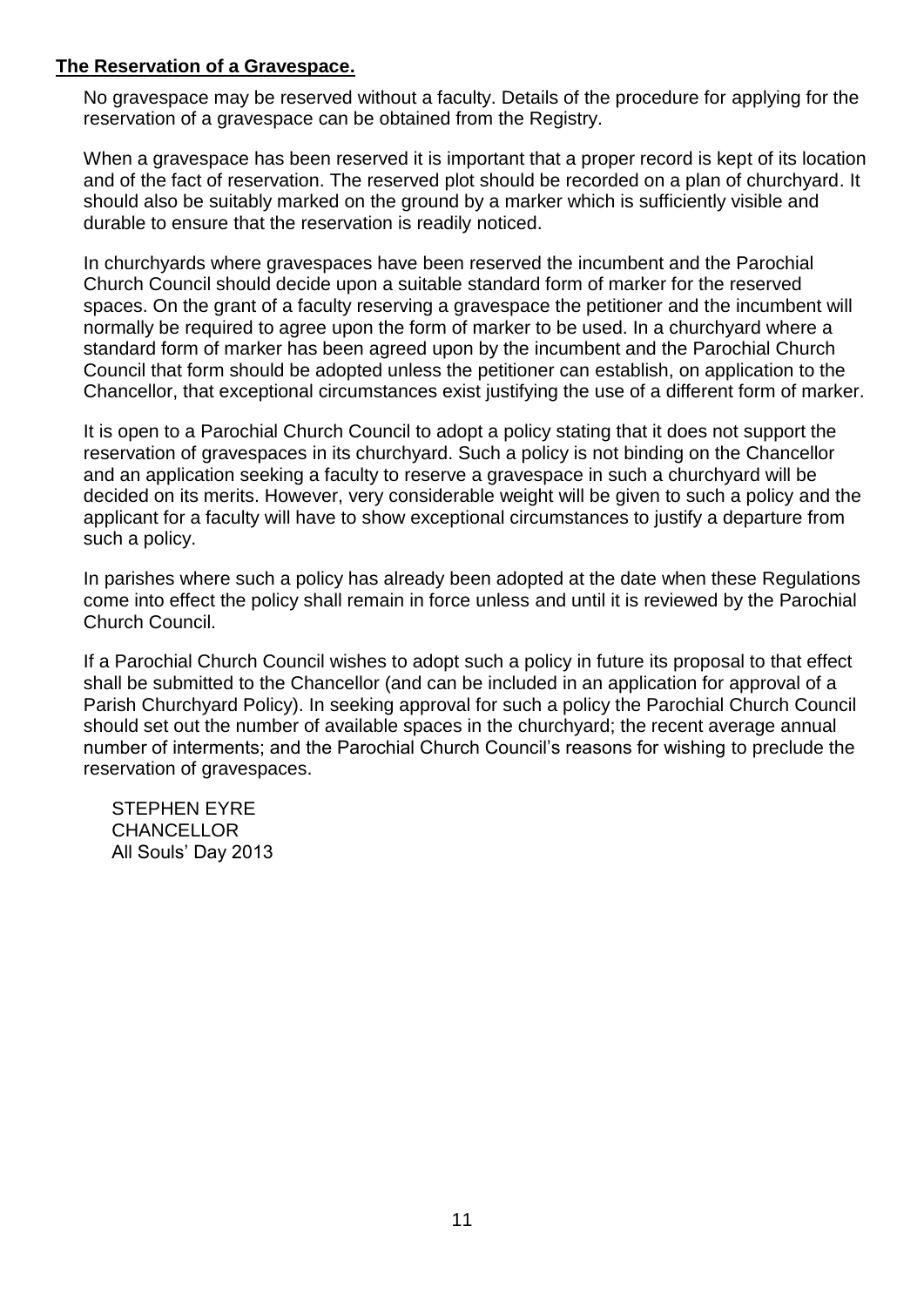# **SCHEDULE 1**

# **SUITABLE STONE TYPES**

The following stones will normally be suitable material for memorials

Limestones

**Sandstones** 

Granites (but not black or dark grey granite)

Nabresina

Serena Stone

The stones should not be polished so as to have a reflective appearance but the incumbent may permit the face which is to be inscribed to be honed or polished.